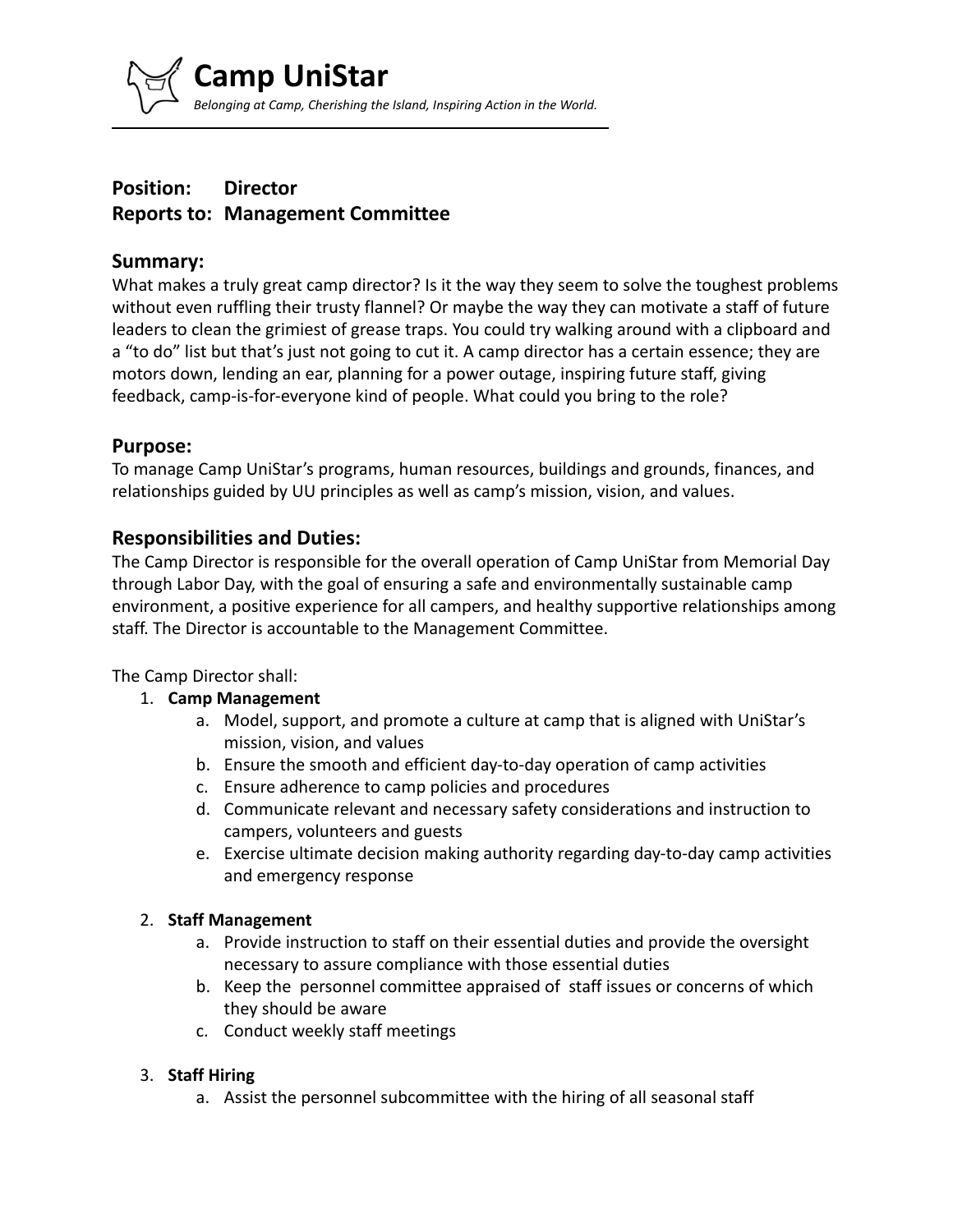### 4. **Staff Training**

- a. *Self-development*
	- i. Identify a professional development goal each season and a plan or resources to advance skills in that competency. Camp UniStar shall finance such training to the extent the budget permits and the training is beneficial to camp.
- b. *Staff Training Week*
	- i. Prior to the commencement of the summer season, design and deliver staff training on camp culture, and all relevant policies and procedures, including health, safety, COVID mitigations, and emergency response, and maintain all requisite training documentation.
- c. *Ongoing Training*
	- i. Respond in real time to any additional staff training needs that arise throughout the summer

# 4. **Staff Evaluation**

- a. Document at least one formal mid-season performance interview with each individual staff member
- b. Advise the personnel committee on overall performance of individual staff members at season's end

### 5. **Camp Finances**

- a. Be responsible for making summer-time purchases. The Director will be held accountable for adhering to the budget approved by CUF. Any deviation greater than 5% from the approved budget must first receive authorization from Camp UniStar Management Committee. Any single expenditure greater than \$1,000.00 shall first receive authorization from Camp UniStar Management Committee
- b. Be responsible for accounting for income and expenses in the manner instructed by the Finance Committee

# 6. **Registration**

- a. Make sure all campers, volunteers and guests are registered in CampBrain system and payments are allocated
- b. Respond to phone calls, emails, and letters from campers
- c. Run reports needed for camp functioning
- d. Review housing for campers before each week, making sure to check housing notes in CampBrain and on registration forms

# 7. **Program**

- a. Offer support to program leaders to ensure they have the tools necessary to conduct an effective program, including pre-arrival communications with the program leaders to facilitate preparedness
- b. Oversee youth and children's programming, as well as any other programming undertaken by staff

# 8. **Leadership Development**

- a. Nurture the aspirations of young campers and volunteers interested in becoming staff
- b. Promote leadership opportunities available to interested and talented campers in the camper community (i.e. CUF board and various committee and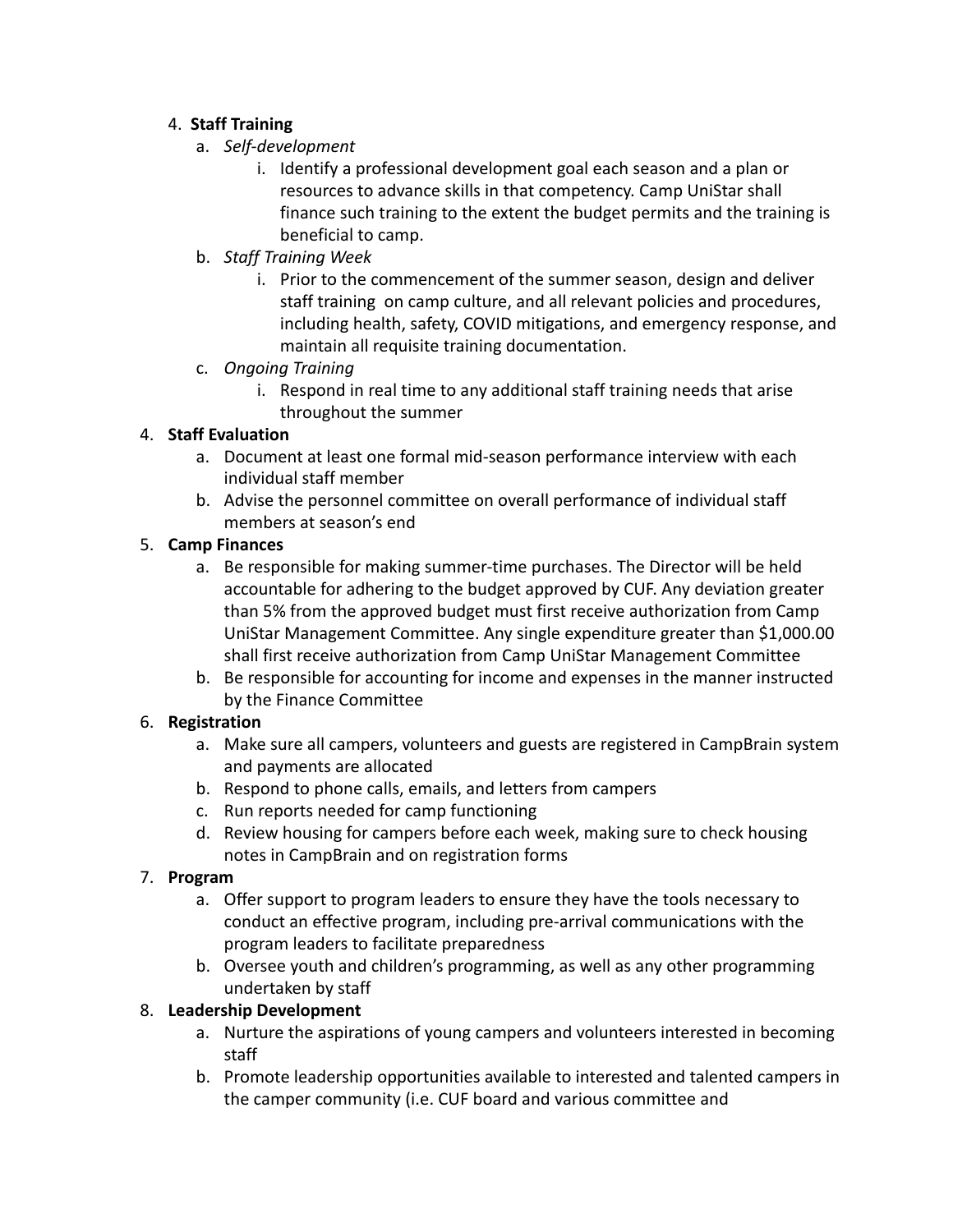subcommittee roles, youth week counselors; program leaders)

- 9. **Communication with Management Committee**
	- a. Work hand-in-hand with the MC and CUF board in achieving strategic objectives and general camp priorities
	- b. Make periodic reports during the summer camp season to personnel subcommittee
	- c. Attend Memorial Day weekend and Labor Day weekend MC meetings in person or virtually as appropriate
	- d. Reach out to appropriate MC subcommittee members with questions;
	- e. Be the primary contact for camp vendors, regulators, and inspectors during the summer season
		- i. Report the outcome of any regulator/inspector visits to the MC

### 10. **Other**

a. Perform other tasks as requested by the Management Committee

# **Essential Qualifications:**

- Previous leadership experience at a summer camp or equivalent setting
- Business management experience or training
- CPR, First Aid and AED certified
- Self-starter/self-motivated
- Ability to maintain professional relationships with staff, volunteers, and campers
- Able to communicate effectively with people of all backgrounds and abilities
- Responsible decision maker
- Effective problem solver
- Effective team leader, able to provide constructive feedback
- Ability to enforce camp policies

# **Preferred Qualifications:**

- Attended, visited, volunteered, or worked at Camp UniStar at some point in the past
- Background in Unitarian Universalist denomination
- Skilled in boating
- Lifeguard certified
- Committed to work at Camp UniStar at least two summers

# **Physical Requirements**

Must be able to do the following for up to five hours at a time: standing, walking, carrying, balancing, pushing/pulling, reaching, and performing fine motor skills. Must be able to do the following for at least one-third of a shift: move/lift up to 40 pounds, reach overhead and below knees, twisting/turning, climbing (step stools, stairs, loading/unloading items), and squatting (to reach for items). Requires normal range of hearing and eyesight. Must be able to work outside daily in a variety of weather conditions.